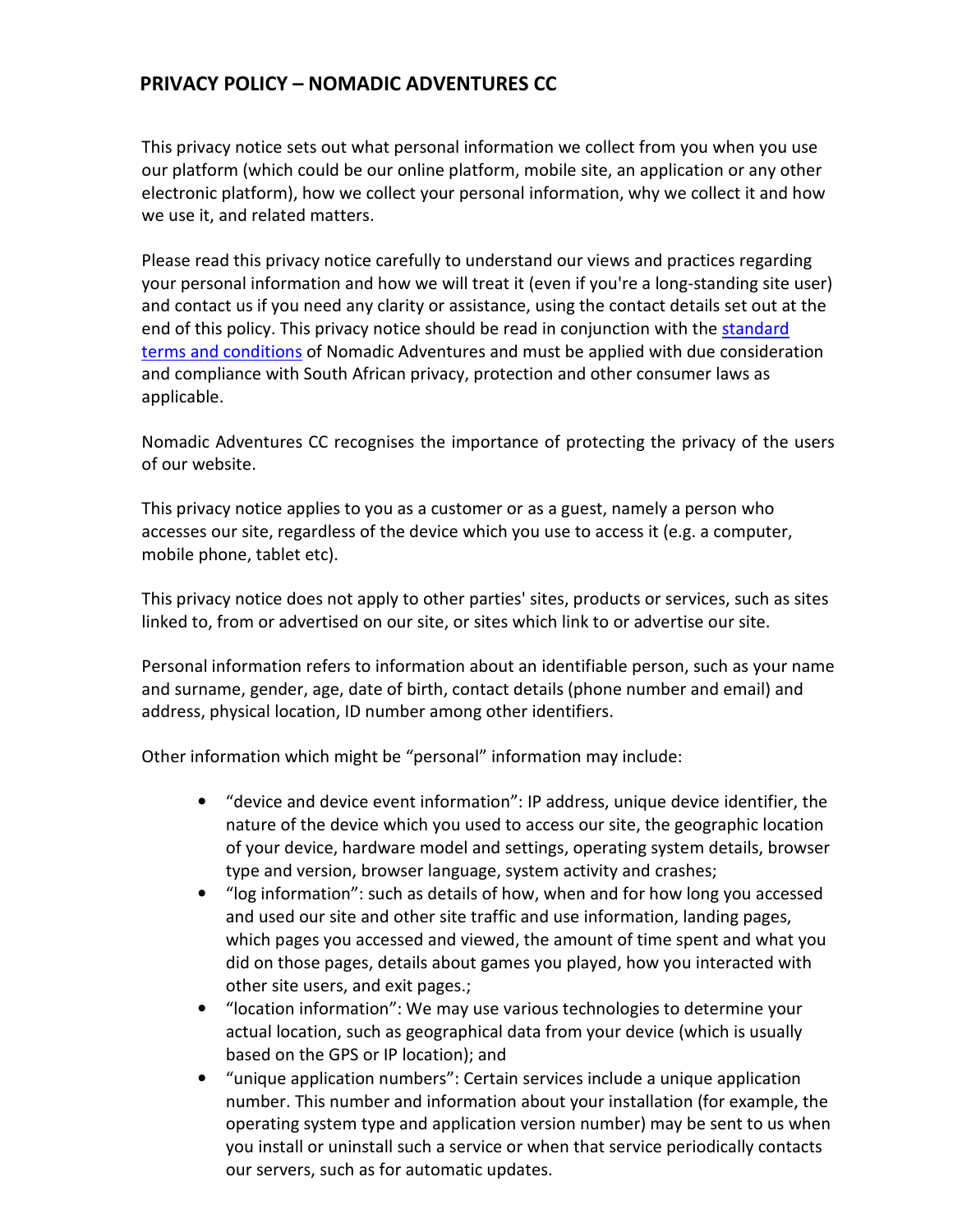When you use website we collect certain information or data about you. This includes:

- queries you send to us which include your email address
- information on how you use the site
- your IP address (defined below), and details of which version of web browser you used

This information helps us to:

- improve the Website by monitoring how you use it
- respond to any feedback you send us, if you have asked us to
- deliver the services you have requested.

We can only personally identify you using your data where you have contacted us directly by sending an email to Nomadic Adventures.

We will not collect any personal information about you, except where it is specifically and knowingly provided by you when you email us requesting information.

## Keeping your data secure

Transmitting information over the internet is generally not completely secure, and we cannot guarantee the security of your data and any data you transmit is at your own risk.

We will not share your information with any other organisations for marketing, market research or commercial purposes and we do not pass on your details to other websites.

However, we reserve the right to use non-personal information for business, research and marketing purposes. Where we do this the information does not identify the person who provided it or contain any contact information relating to that person.

## Contacting you by email

Nomadic Adventures processes personal data for the purposes of providing the service that you have requested.

Nomadic Adventures maintains an opt-in policy with regard to sending marketing/ promotional emails. When we email you we will inform you that we will add you to our mailing list for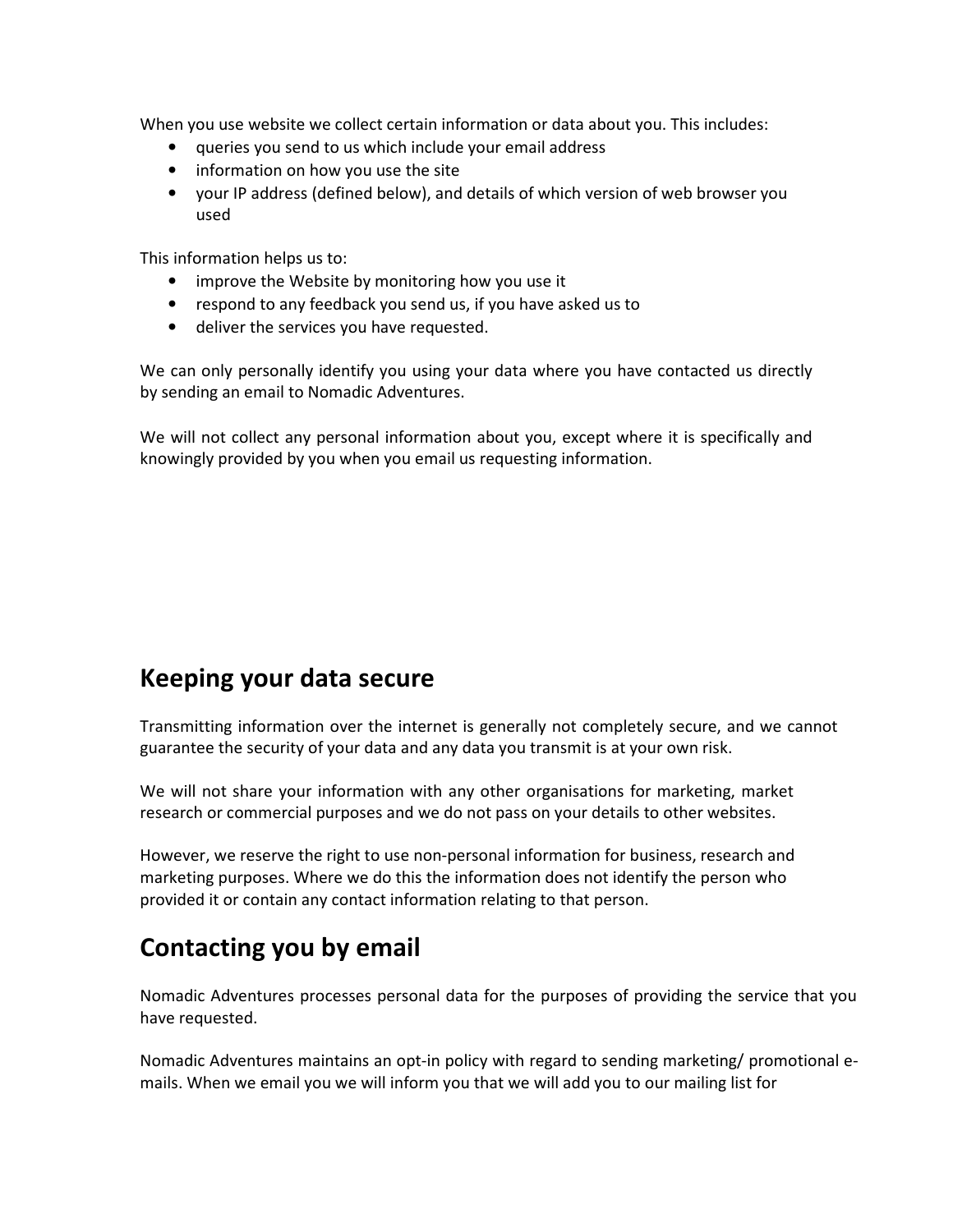newsletters and specials and give you the opportunity to opt out if you prefer not to receive them.

If you have completed an online form requesting a quote of information, then you will be asked to tick the box which states "Would you like to receive our monthly newsletter containing travel specials" before we will send you these emails. You have the option at any time to notify us if you no longer wish to receive marketing/ promotional e-mails by emailing us or unsubscribing from our newsletters.

# Disclosing your information

We may pass on your personal information if we have a legal obligation to do so, or if we have to enforce or apply our Terms and Conditions and other agreements. This includes exchanging information with other government departments for legal reasons.

# Information collected by this Website

Information that is routinely collected by this Website falls into the two categories of email us/quote request forms and Website log files:

### • Email us/ quote request forms

This Website provides an email button to allow Users to contact Nomadic Adventures. Certain pages also have a quote request form. The information collected will be stored and used for the purpose of fulfilling the Nomadic Adventures service.

Information collected from these sources is not stored on this Website, but is instead sent to a separate service desk system that is accessible only by authorised Nomadic Adventures staff. These email us/quote request forms are not intended for the transmission of confidential or security-related material and should not be used for such purposes.

### • Website log files

All Websites produce log files that record the activity on that site. Log files record which pages on the site have been accessed and how many times. From this information it is possible to produce statistics such as how busy this Website is, which pages are the most popular and whether there are any broken links.

When you unsubscribe, some material, including log and activity records, may remain in our database for management information purposes but it is disassociated from any personal identifiers.

Log files typically record the IP address and/or hostname of all users accessing this Website. This allows us to distinguish between different users and therefore estimate the number of unique visitors to this Website. IP addresses and hostnames are not linked to any individual's personally identifiable information.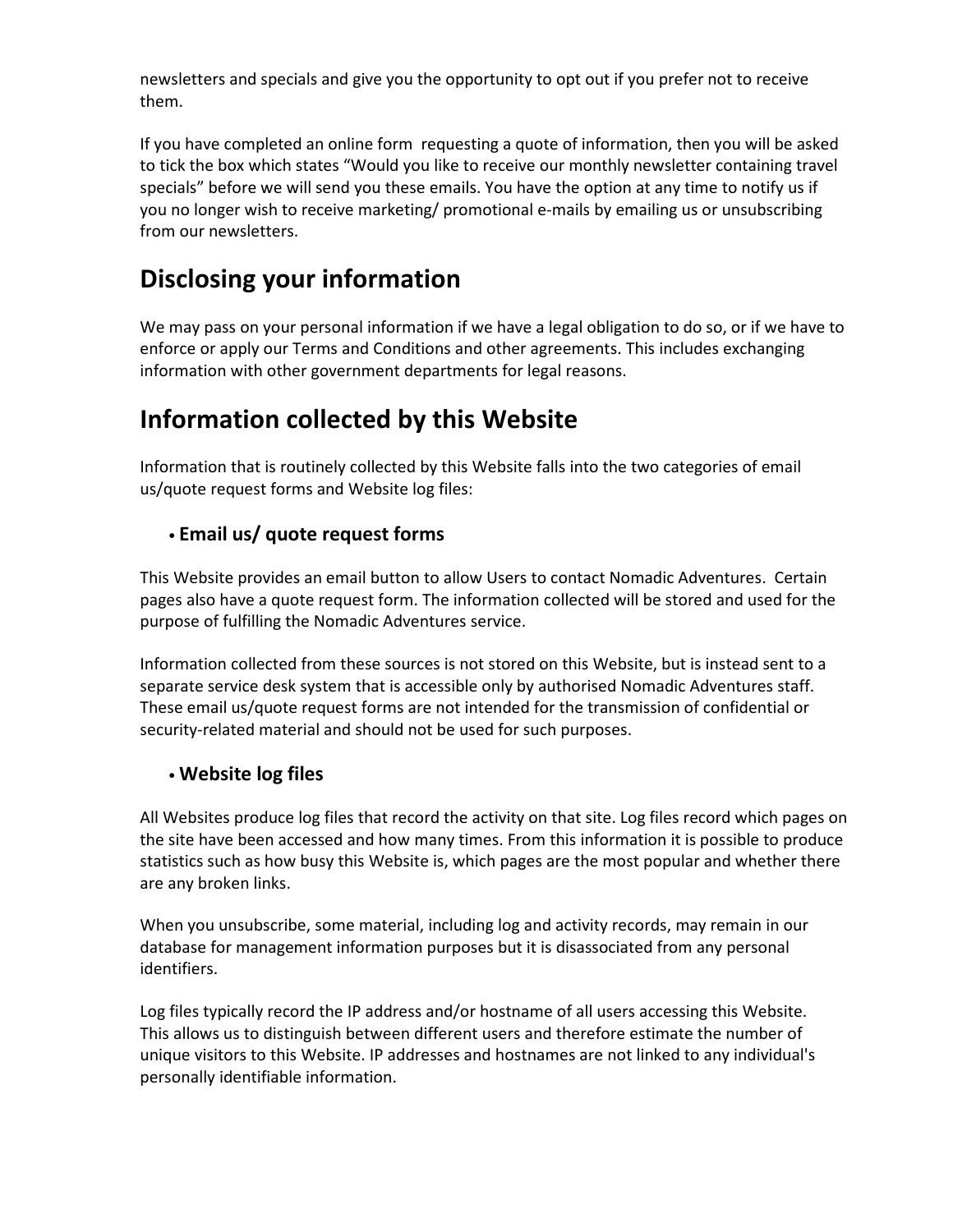Specific IP addresses and hostnames will only be used by Website log file software to compile overall summary statistical reports on the performance of this Website

Website log files are stored securely on this Website using industry best practice methods for safeguarding information and server functions.

# Additional information

### Cookies

Depending on your browser's security settings Nomadic Adventures puts small files (known as 'cookies') onto your computer to collect information about how you browse the Website. Cookies cannot harm your computer in any way.

There are two types of cookies:

- Session Cookies these are temporary cookie files, which are erased when you close your browser. When you restart your browser and go back to the site that created the cookie, this Website will not recognise you.
- Persistent Cookies these remain on your computer for a period of time to allow a Website to recognise you when you return and present you with the appropriate customised page.

Cookies are not used to identify you personally.

Nomadic Adventures Cookies are used to:

- measure how you use the Website so it can be updated and improved based on your needs.
- remember notifications you have seen so that we do not show them to you again.

#### How Cookies are used on Nomadicadventures.co.za

#### Measuring Nomadic Adventures Website usage (Google Analytics)

We use Google Analytics software to collect information about how you use Nomadicadventures.co.za. We do this to make sure the website is meeting the needs of its users and to help us make improvements.

Google Analytics stores information about:

- what pages you visit on Nomadicadventures.com
- how long you spend on each Nomadicadventures.com page
- how you got to the Website
- what you click on whilst you are visiting the Website